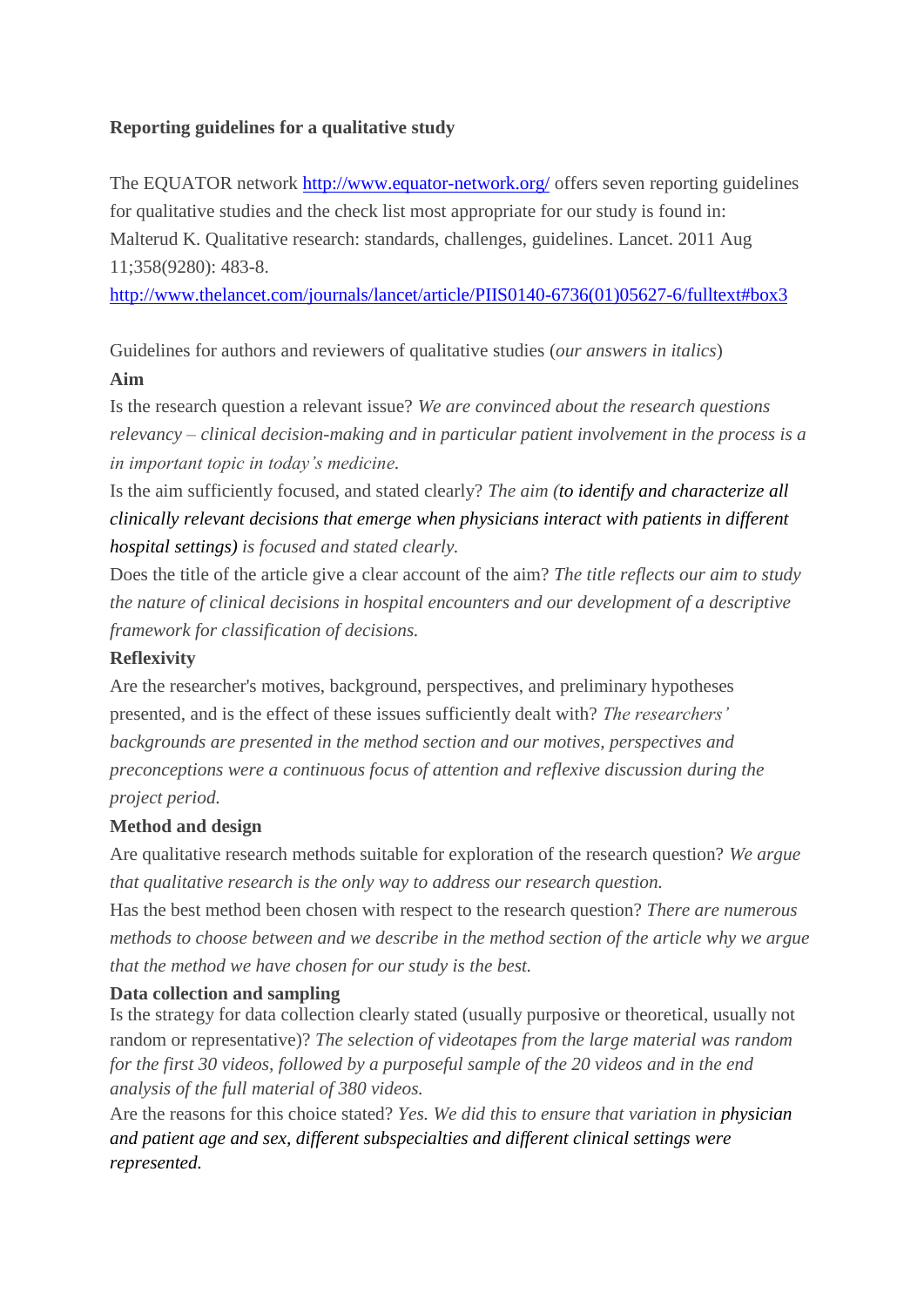Has the best approach been chosen, in view of the research question? *We argue that the best approach has been chosen. Observation of real life video-taped encounters offers a rich insight into patient-physician encounters and clinical decision making that abstracted data from scoring schemes or surveys might miss.*

Are the consequences of the chosen strategy discussed and compared with other options? *Yes. See the previous question.*

Are the characteristics of the sample presented in enough depth to understand the study site and context? *We argue that 50 videos is a large basis for a qualitative study and our presentation of four encounters in our result section gives a broad and realistic account of everyday hospital medicine.*

## **Theoretical framework**

Are the perspectives and ideas used for data interpretation presented? *Yes, in the method section.*

Is the framework adequate, in view of the aim of the study? *The two fundamental questions describing the first of our chosen methods´ core process coincides with our research questions (in brackets);*

- *What are the content and constituent elements (of clinically relevant decisions)?*
- *When does it (a clinically relevant decision) begin?*

Does the author account for the role given to the theoretical framework during analysis? *In the method section we describe how the methods we applied were central in the iterative process.*

# **Analysis**

Are the principles and procedures for data organization and analysis fully described, allowing the reader to understand what happened to the raw material to arrive at the results? *We have described the principles and procedures for data organization and analysis as detailed as we have managed while trying to avoid exceeding 4000 words.* 

Were the various categories identified from theory or preconceptions in advance, or were they developed from the data? *Categories were informed from previous theory (Braddock et al) and developed further from the data.*

Which principles were followed to organize the presentation of the findings? *We organized the results chronologically presenting our topical categories one by one.*

Are strategies used to validate results presented, such as cross-checks for rivaling explanations, member checks, or triangulation? If such strategies are not described in this section, they should appear as validity discussions later in the report. *We discuss how we defined a decision in the method section and this process of course consisted of a constant discussion of rivaling explanations, member checks and consensus processes. We mention our inclusion of a social psychologist as a strength in the discussion and the fact that patients were not brought into the discussion/analysis as a potential weakness.*

# **Findings**

Are the findings relevant with respect to the aim of the study? *We think that the findings are highly relevant to the aim of the study.*